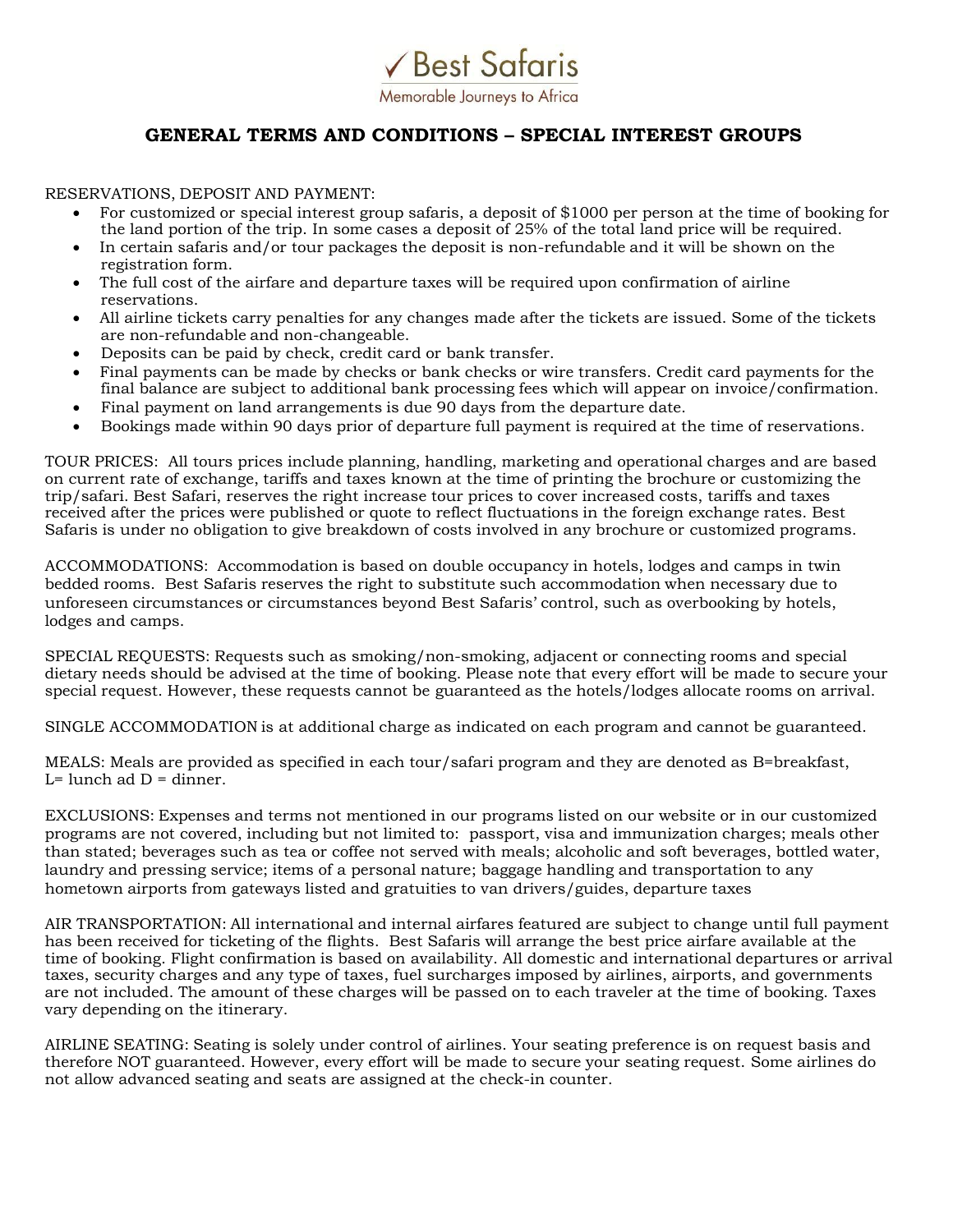INSURANCE: We strongly recommend you to purchase insurance covering medical, trip cancellation and interruption, and loss of baggage. Full details are available at the time of booking.

DOCUMENTS AND TICKETS: Travel documents and tickets will be sent to you 14 days prior to tour departure, providing full payment, completed safari registration form and Release of Liability forms have been received.

REVISIONS & CHANGES: A fee of \$100 per person will be charged for any revision or alteration made after the booking is confirmed. Changes made within 89 days or less, cancellation fees may apply.

LATE BOOKING FEE: Fees of \$100 for additional communication and express mail expense may apply if reservations are made 90 days prior to the date of departure.

CANCELLATION FEES: Cancellations must be made in writing to Best Safaris. Land prices are subject to the following cancellation charges based on number of days before the departure date.

- More than 90 days a cancellation fee of \$500 per person applies unless non-refundable is shown on the registration form
- Between 60 and 89 days 20% of the tour/package cost
- Between 30 and 59 days 50% of the tour/package cost
- Less than 29 days 100% of the tour/package cost
- Cancellation penalties on airfare are additional and will depend on the type/class of airfare and individual airlines terms and conditions applicable.
- There is no refund for any unused portions of the tour program once tour has commenced.

PASSPORT & VISA: A valid passport is required for all travelers and must be valid 6 months after return to U.S.A. At the time of printing, U.S. citizens require visas for Kenya, Tanzania, Zimbabwe, Zambia, and Egypt. Non-U.S. citizens should check with check with specific embassies or consulates for their requirements. Visa requirements may change without notice, thus we recommend, altravelers' check with the appropriate embassies or consulates to determine if any visas are needed. Where visas are required we strongly recommend they be obtained before departure.

Securing visas is the responsibility of each traveler. It is of utmost importance that all travelers thoroughly check visa requirements before their intended date of travel. Best Safaris, and its agents cannot be held responsible by travelers who do not meet visa requirements.

IMPORTANT NOTE ON PASSPORT PAGES: It is the responsibility of each traveler to make sure their passport is valid and has sufficient "**VISA"** pages to stamp entry/exit visas. Please note the last 3 pages on the passport are "**NOT VISA"** pages; they are amendment pages, and thus visas cannot be stamped on these pages. There should be at least a minimum of 2 blank (unstamped) **"VISA"** pages for each country to be visited. Failure to have 2 blank (unstamped) **"VISA"** pages *you run the risk of being denied entry even when in possession of valid passport.*

TRAVEL ADVISORIES AND WARNINGS: It is the responsibility of the traveler to become informed on the most current travel advisories and warnings by refereeing to the US State Department's travel website at [www.travel.state.gov/](http://www.travel.state.gov/) or call at 1888 407 4747. In the event of an active State [Department](http://www.travel.state.gov/) Travel Warning against travel to the specific destination of the trip, should you still choose to travel, notwithstanding any travel advisory or warning, you assume all risk of personal injury, death or property damage that my arise out of the events like those advised or warned against.

HEALTH REQUIREMENTS: In order to enjoy your safari/tour, passengers must be in general good health. Our programs are intended for persons of reasonably good health and without physical disabilities which would create a hazard either for the passenger or other passengers. Therefore, it is imperative that persons with medical problems make them known at the time of booking or well in advance of the departure date. Best Safaris, and associated companies reserve the right to decline to accept any person as a tour participant at any time if in the sole judgment of such entities, a tour participant is deemed by them to be medically unfit to travel. By forwarding deposit for the tour, you certify that you do not have any physical disability that might create a hazard for yourself or other tour participants. Best Safaris, and it associate assume no liability regarding the provision of medical care or any special medical accommodations. Our pre-departure information provides general recommendations for any inoculations or precautions required for the destination(s) booked. It is the responsibility of the safari/tour participant to check with their medical professional, local health clinics or Center for Disease Control in Atlanta for specific requirements.